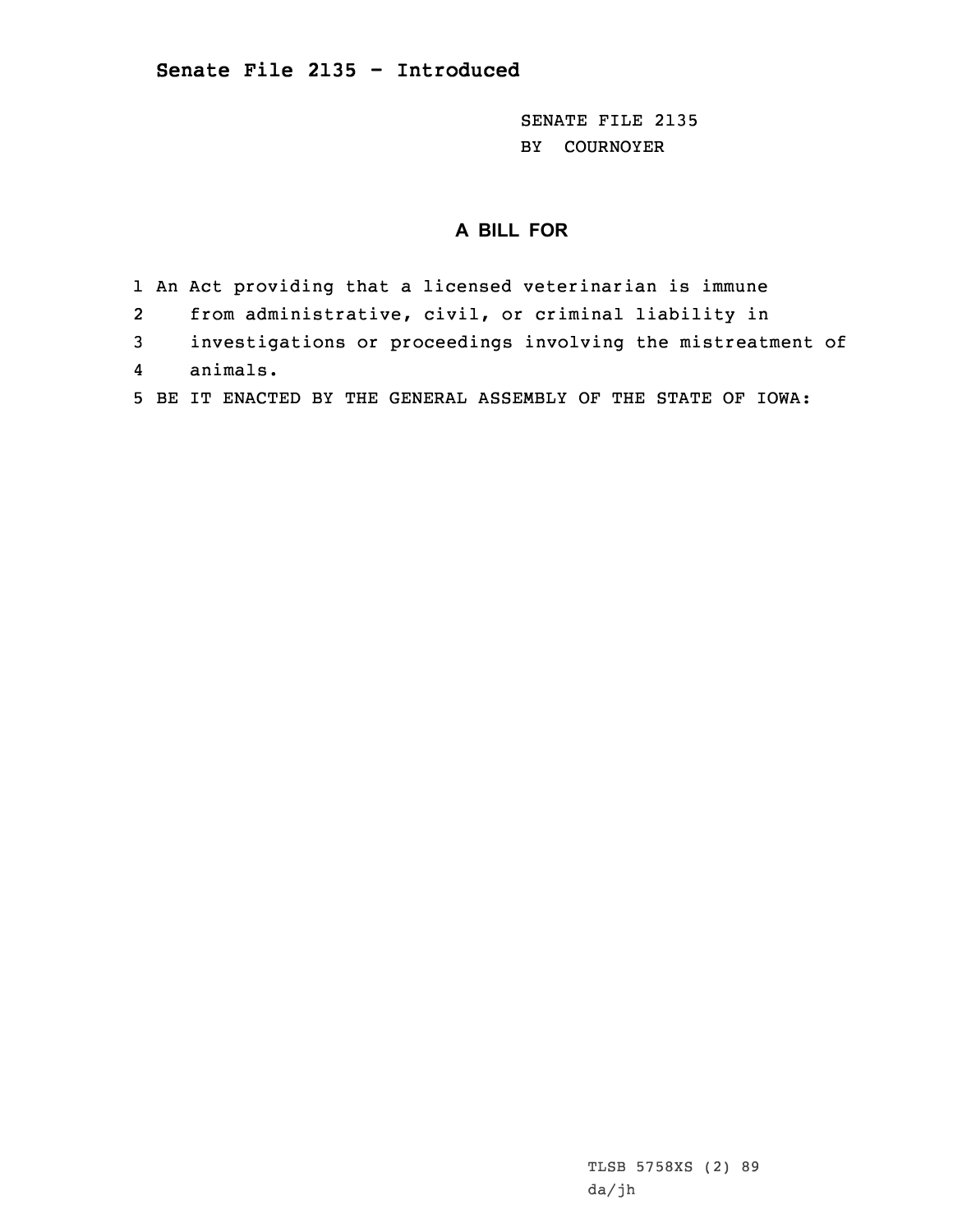1 Section 1. Section 169.13, Code 2022, is amended by adding 2 the following new subsection:

 NEW SUBSECTION. 1A. A licensed veterinarian immune from administrative, civil, or criminal liability under section 169.18A is not subject to disciplinary action under this chapter. Any information disclosed by <sup>a</sup> licensed veterinarian acting under section 169.18A is not subject to <sup>a</sup> confidentiality requirement that would otherwise be applicable to the licensed veterinarian under this chapter.

10 Sec. 2. NEW SECTION. **169.18A Immunity.**

11 <sup>A</sup> licensed veterinarian, when acting in good faith and in conformance within the minimal standard of acceptable and prevailing practice of veterinary medicine as defined in rules adopted by the board, is immune from administrative, civil, or criminal liability which might otherwise be incurred or imposed as <sup>a</sup> result of the licensed veterinarian doing any of the following:

18 1. Cooperating with a peace officer as defined in section 801.4, in <sup>a</sup> matter relating to another person's conduct that, if true, would constitute an offense punishable as <sup>a</sup> misdemeanor or felony under chapter 717B, 717C, or 717D. The licensed veterinarian may provide such cooperation in any manner that assists the peace officer, including but not limited to making <sup>a</sup> report to <sup>a</sup> peace officer or providing the peace officer with information regarding the other person's 26 conduct.

27 2. Cooperating with <sup>a</sup> local authority or law enforcement 28 officer, as each is defined in section 717B.1, to rescue <sup>a</sup> 29 threatened animal as provided in section 717B.5.

30 3. Participating in <sup>a</sup> dispositional proceeding or complying 31 with <sup>a</sup> court order arising from the dispositional proceeding 32 as provided in section 717B.4.

33 4. Providing evidence in an administrative, civil, <sup>34</sup> or criminal case relating to another person's conduct 35 that, if true, would constitute an offense punishable as <sup>a</sup>

-1-

LSB 5758XS (2) 89  $da/jh$   $1/3$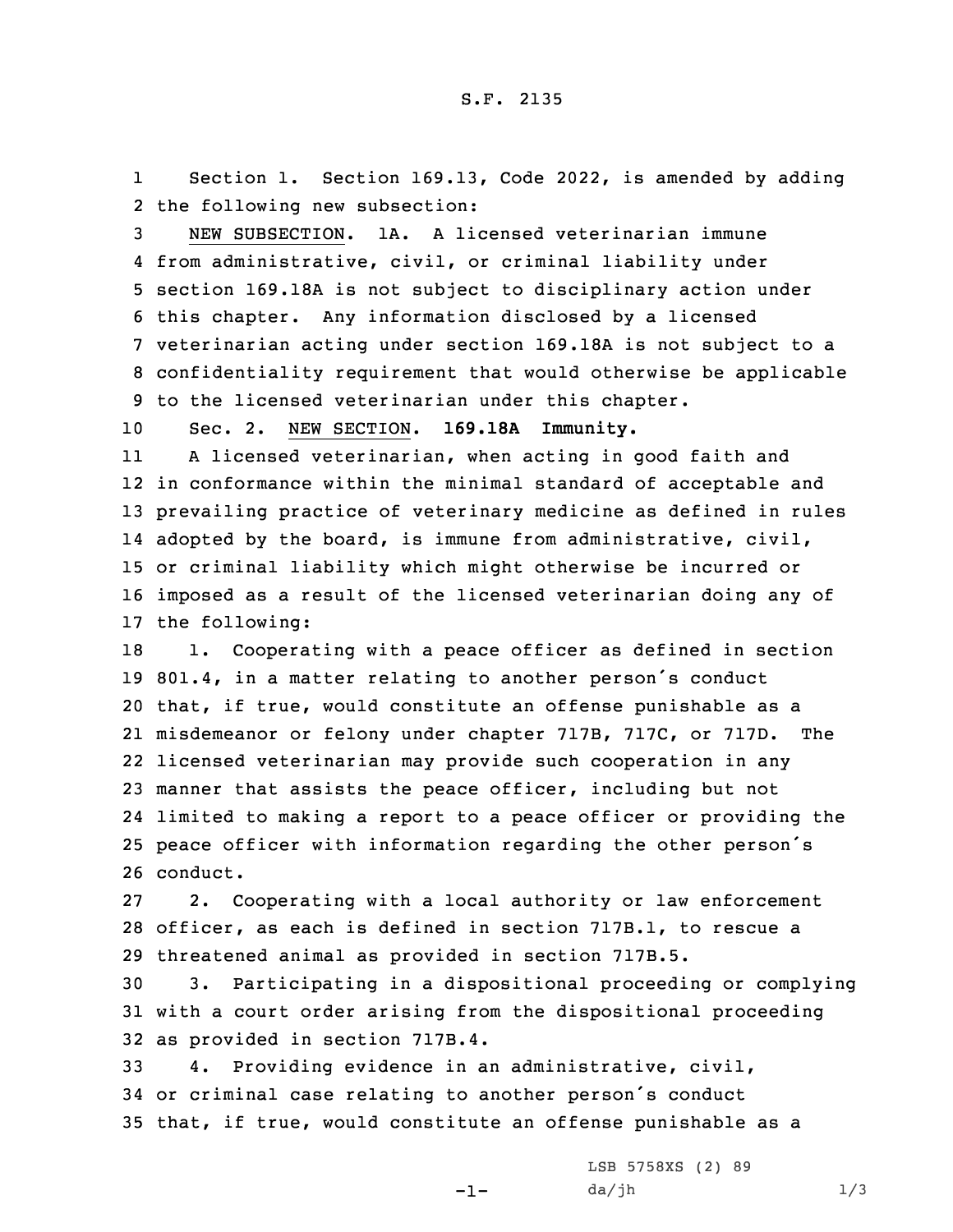misdemeanor or felony under chapter 717B, 717C, or 717D. The licensed veterinarian may provide answers in <sup>a</sup> deposition or interrogatory, testimony, records as defined in section 554D.103, or other physical evidence.

5 Sec. 3. Section 670.4, subsection 1, Code 2022, is amended 6 by adding the following new paragraph:

 NEW PARAGRAPH. *0n.* <sup>A</sup> claim based on an act by <sup>a</sup> licensed veterinarian when assisting <sup>a</sup> municipality in rescuing <sup>a</sup> threatened animal as provided in section 717B.5, if the licensed veterinarian is immune from administrative, criminal, or civil liability as provided in section 169.18A. 12

## EXPLANATION

13 **The inclusion of this explanation does not constitute agreement with** 14**the explanation's substance by the members of the general assembly.**

 IMMUNITY FROM LIABILITY. This bill amends provisions in Code chapter 169, the "Iowa Veterinary Practice Act", by providing that <sup>a</sup> licensed veterinarian is immune from administrative, civil, or criminal liability for actions taken while assisting in the investigation or prosecution of another person for conduct that, if true, would constitute an offense punishable as <sup>a</sup> misdemeanor or felony under several Code chapters. Code chapter 717B prohibits various forms of animal mistreatment, including abuse, neglect, torture, and injuring or interfering with <sup>a</sup> police service dog; Code chapter 717C prohibits bestiality; and Code chapter 717D prohibits animal contest events. The licensed veterinarian is shielded from administrative, civil, or criminal liability for cooperating in <sup>a</sup> criminal investigation; assisting <sup>a</sup> county or city in rescuing <sup>a</sup> threatened animal; participating in <sup>a</sup> civil proceeding to determine the disposition of an animal or complying with <sup>a</sup> court order arising from that proceeding; or providing evidence in an administrative, civil, or criminal proceeding. The bill provides that the licensed veterinarian is not subject to professional discipline by the Iowa veterinary board for taking action that shields the licensed

 $-2-$ 

LSB 5758XS (2) 89  $da/jh$  2/3